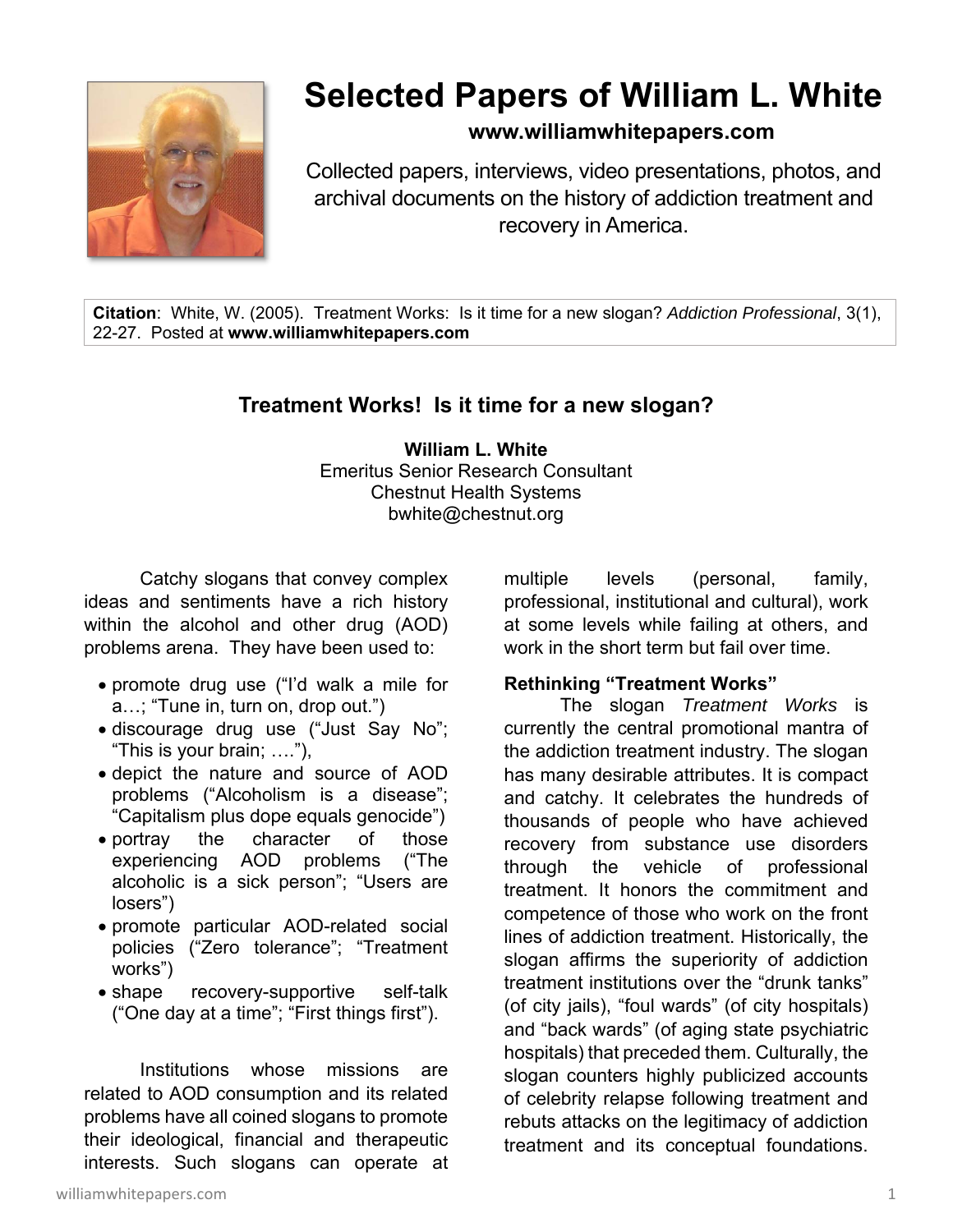Scientifically, *Treatment Works* proclaims the positive findings of addiction treatment outcome research. With such apparent advantages, it is little wonder that the slogan has achieved wide dissemination. The problem is that slogans and sloganeering are complex entities and processes plagued with unintended consequences. This article, written by a long-time promoter and defender of addiction treatment, argues that the slogan *Treatment Works* is ill conceived and should be replaced.

The slogan *Treatment Works* erroneously conveys the existence of a singular, static entity—*treatment*--that is consistent in character and quality across the United States. The reality is quite different. Addiction treatment is a smorgasbord of diverse settings, philosophies, and techniques that vary significantly in their effectiveness (Wilbourne & Miller, 2003). There are widely utilized methods of addiction treatment that lack scientific support (Miller & Hester, 1986), and methods of treatment supported by substantial scientific evidence that continue to be publicly and professional stigmatized (Kreek & Vocci, 2002). Outcomes of addiction treatment vary by client and program characteristics (Miller, Walters, & Bennett, 2001; Wilbourne & Miller, 2003), vary across different addiction counselors (McLellan, Woody, Luborsky, & Goehl, 1988) and can vary over time due to the instability of treatment organizations and the high turnover of the addiction treatment workforce (McLellan, Carise, & Kleber, 2003; Roman, Blum, Johnson, & Neal, 2002). The sweeping generalization *Treatment Works,* by ignoring such variability and instability, fails to enhance the public's ability to make informed choices about addiction treatment services.

The slogan *Treatment Works* conveys a single pathway model of AOD problem resolution and perpetuates an acute care model of intervention that for many

people does not "work." The slogan *Treatment Works* fails to acknowledge the resolution of AOD problems without professional treatment, and ignores the role of self, family, friends, and other indigenous recovery supports in the recovery process. The slogan implies that persons with substance use disorders are "broken" but can be "fixed" via a single, brief episode of professional intervention. This acute model of intervention is ill suited for individuals with high personal vulnerability for AOD problems, high problem severity and chronicity, multiple co-occurring problems, and few intrapersonal and interpersonal resources to support recovery initiation and maintenance (McLellan, O'Brien, Lewis & Kleber, 2000; White, Boyle, & Loveland, 2003). The effusive optimism of the *Treatment Works* slogan masks a brutal reality: there are legions of families whose loved ones are dying addiction-related deaths, languishing in prisons, or living addiction-deformed lives—all after one or more episodes of addiction treatment. The slogan *Treatment Works* is painfully contradicted by the experiences of these families.

The slogan *Treatment Works* misrepresents the highly variable outcomes of addiction treatment. Research findings challenge the mechanistic view of treatment reflected in the slogan *Treatment Works.*  The slogan fails to convey the following limitations of addiction treatment as currently practiced in the United States.

*Failure to Attract/Limited Access*  Only 10% of persons in need of treatment for a substance use disorder receive such treatment in any given year (Substance Abuse and Mental Health Services Administration, 2003). Access to treatment in many communities is compromised by an absence of treatment resources, waiting lists for such services, and high rates of waiting list dropout (Little Hoover Commission, 2003; Hser, Maglione, Polinsky, & Anglin,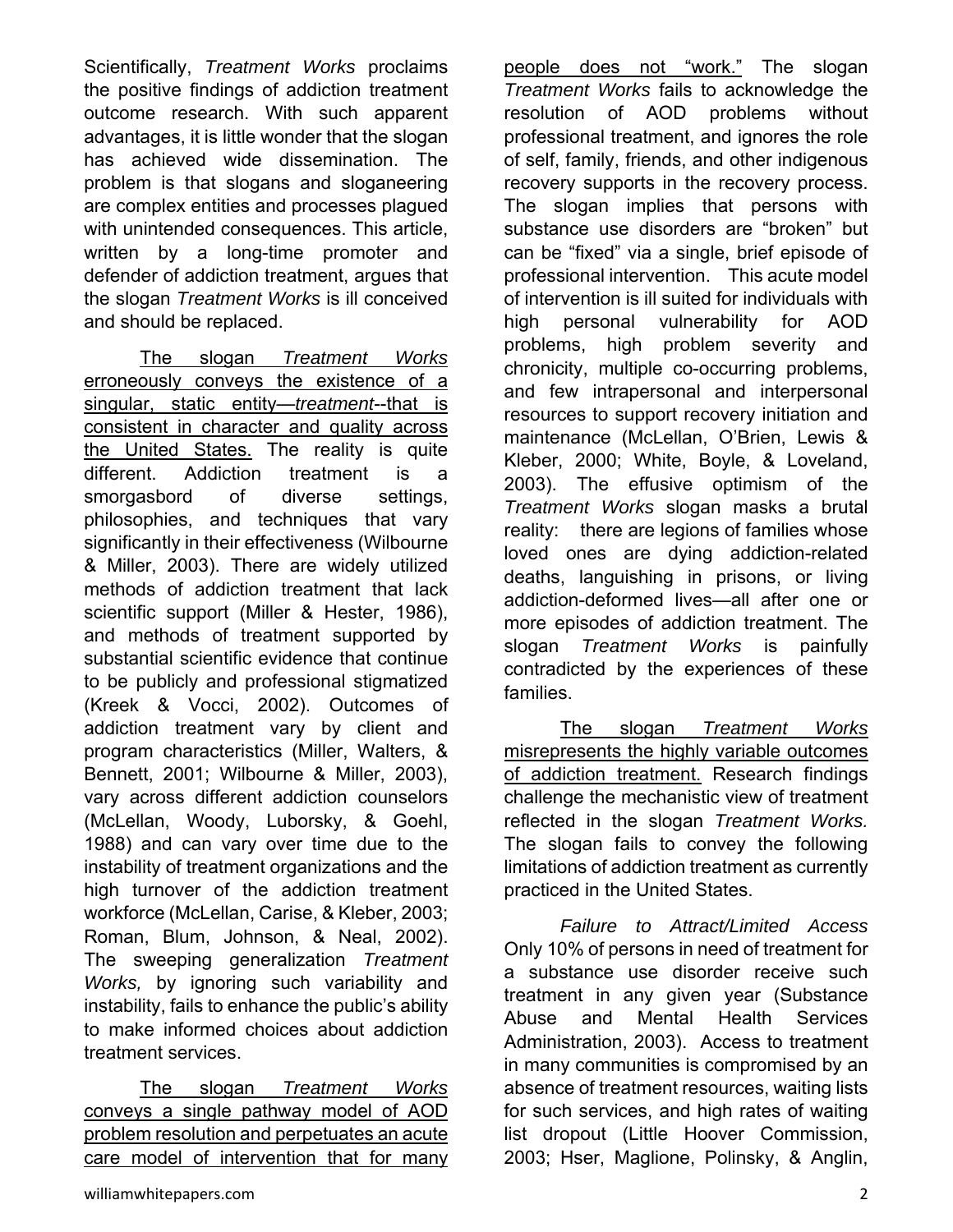1998; Donovan, Rosengren, Downey, Cox, & Sloan, 2001).

*Treatment Attrition* More than half of clients admitted to addiction treatment do not successfully complete treatment (24% leave against staff advice; 18% are administratively discharged for various infractions; 9% are transferred) (SAMHSA, 2002).

*Inadequate Treatment Dose* Of those who successfully complete addiction treatment, many receive less than the optimum dose of treatment recommended by the National Institute on Drug Abuse (National Institute on Drug Abuse, 1999; SAMHSA, 2002).

*Absence of Continuing Care* Postdischarge continuing care can enhance recovery outcomes (Johnson & Herringer, 1993; Godley, Godley, & Dennis, 2001; Dennis, Scott, & Funk, 2003), but only 1 in 5 clients actually receives such care (McKay, 2001).

*Post-treatment Relapse & Readmission* Of those admitted to addiction treatment, 60% already have one or more prior treatment admissions (24% have three or more prior admissions) (Substance Abuse and Mental Health Services Administration, 2001). The majority of people completing addiction treatment resume AOD use in the year following treatment (Wilbourne & Miller, 2003), 80% of whom resume use within 90 days of discharge (Hubbard, Flynn, Craddock, & Fletcher, 2001). Between 25- 35% of clients who complete addiction treatment will be re-admitted to treatment within one year, 50% within 2-5 years (Hubbard, Marsden, Rachal, Harwood, Cavanaugh, & Ginzburg, 1989; Simpson, Joe, & Broome, 2002). Most persons professionally treated for substance dependence who achieve a year of stable recovery do so after multiple episodes of treatment over a span of years (Anglin, Hser,

& Grella, 1997; Dennis, Scott, & Hristova, 2002).

*Instability of Early Recovery* Durability of recovery from alcoholism (the point at which risk of future lifetime relapse drops below 15%) is not reached until 4-5 years of sustained remission (De Soto, O'Donnel, & De Soto, 1989; Jin, Rourke, Patterson, Taylor, & Grant, 1998). Long-term studies of individuals treated for narcotic addiction reveal that 20-25% of those who achieve five or more years of sustained abstinence later return to opiate use (Simpson & Marsh, 1986; Hser, Hoffman, Grella, & Anglin, 2001).

*Post-treatment Mortality* Long-term follow-up studies of clients treated for addiction reveal a high mortality rate related to accidental poisoning/overdose, liver disease, cancer, cardiovascular disease, AIDS, suicide and homicide (Hser, et al., 2001).

These stark findings do not mean that addiction treatment has no value. Treatment-related remissions (persons no longer meeting DSM-IV criteria for a substance use disorder following treatment) average about one-third, substance use decreases by an average of 87% following treatment, and substance-related problems decrease by an average of 60% following treatment (Miller, Walters, & Bennett, 2001). Recent studies confirm that addiction treatment outcomes are comparable to treatment outcomes for other chronic health conditions (e.g., type I diabetes, hypertension and asthma) (McLellan, O'Brien, Lewis, & Kleber, 2000), but those who cite this finding (as an elaboration of the *Treatment Works* slogan) delude the public and policy makers if they fail to also report that the annual relapse rates for these other conditions range from 30-70% (McLellan, et al., 2000).

The National Institute on Drug Abuse's *Principles of Addiction Treatment* provides a more scientifically grounded portrayal of addiction treatment outcomes.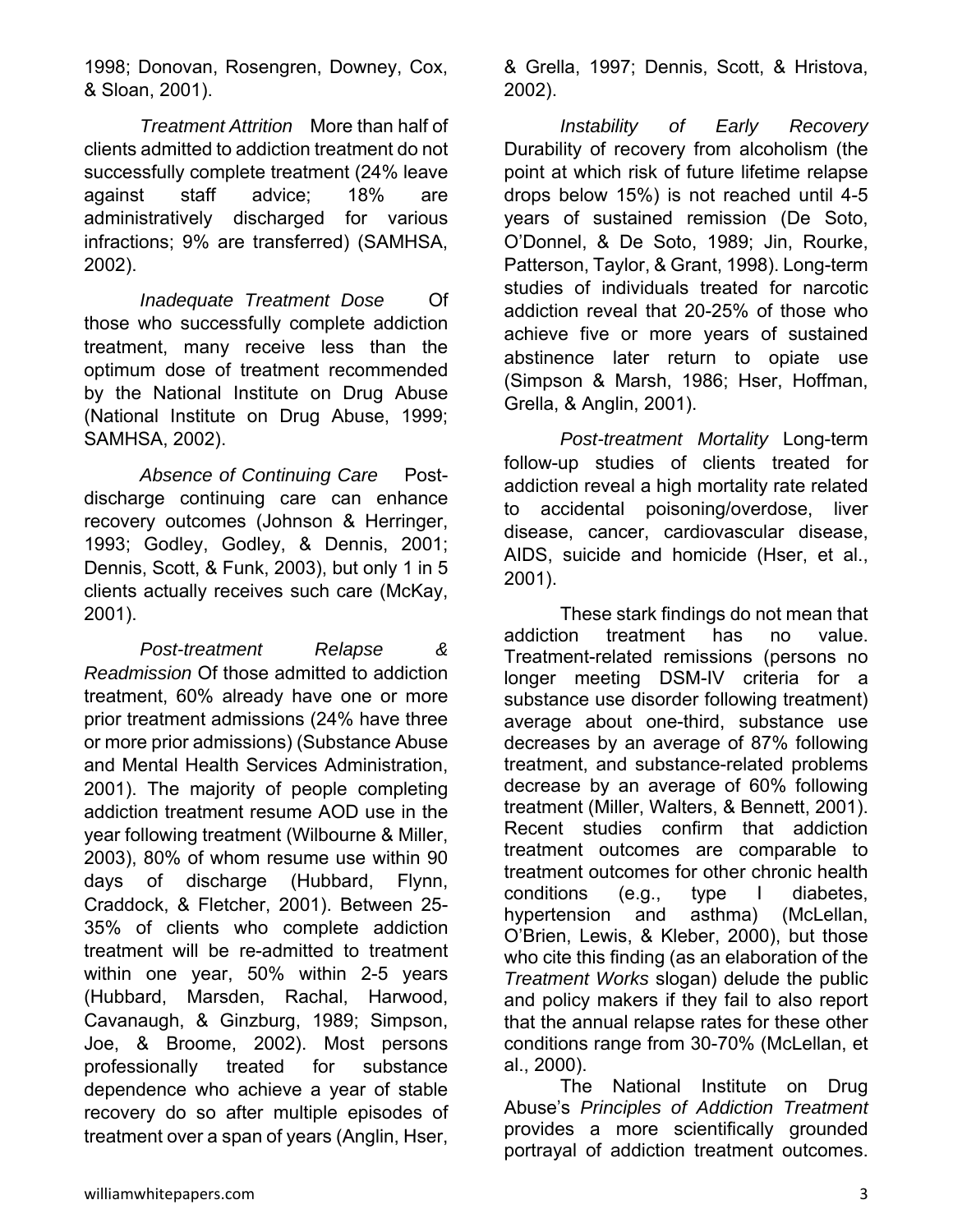These principles, from which alternative slogans for public consumption could be generated, emphasize that no single treatment for addiction is effective for all individuals and that recovery from addiction can take a long time and span multiple treatment episodes (NIDA, 1999). Many people achieve sustained addiction recovery with the assistance of professional treatment, but the limitations of treatment are not adequately conveyed by the slogan *Treatment Works.*

The slogan *Treatment Works* shifts the responsibility for recovery from the person being treated to the treatment professional, but blames the client when treatment does not result in sustained abstinence. For addiction treatment consumers, the slogan *Treatment Works* conveys that recovery is something done to them rather than achieved by them. But paradoxically, the slogan provides an escape from accountability for treatment providers. If *Treatment Works* is an a priori assumption, any continuing problems following treatment are the fault of the client, not the intervention design or the intervener. The slogan *Treatment Works* creates situations in which individuals can be subjected to flawed interventions (interventions whose nature, intensity and duration offer little likelihood of sustained, stable recovery) and then punishes these clients (e.g., lost employment, violation of probation and incarceration, lost custody of children) on the grounds that "they had their chance." This same logic contributes to the elevated expectations and dashed hopes through which intimate partners, family members and friends prematurely abandon those with severe AOD problems.

When the nineteenth-century inebriate homes/asylums and addiction cure institutes oversold what their interventions could achieve (advertising claims of 95- 100% cure rates), it was only a matter of time before most citizens personally knew someone who relapsed following treatment. Rising cultural pessimism about the prospects of addiction recovery contributed to the collapse of America's first treatment institutions and the systematic transfer of those with AOD problems to systems of punishment and control (White, 1998). The addictions field risks replicating this history by brandishing a slogan that serves its institutional interests in the short run, but which could wound the field and those it serves in the long run.

## **Alternative Slogans**

The purpose of this commentary is not to offer a specific alternative to the slogan *Treatment Works,* but a few closing reflections on the nature of such alternatives is warranted. The phenomena of addiction and recovery are much too complex to be represented in a single slogan and are best portrayed through a cluster of interrelated messages. Ideally, these messages should:

- be recovery-focused, e.g., Recovery is everywhere (http://www.recoveryiseverywhere.com).
- communicate hope, e.g., Addition recovery: We're living proof!
- emphasize the role of personal choices, responsibilities and enduring efforts inherent in the recovery process, e.g., Addiction recovery is voluntary. Volunteer today! / Recovering from addiction is tough; Keep quitting until you quit forever.
- affirm the varieties of recovery experience, e.g., There are many pathways to recovery. Find the right one for you. / "The roads to recovery are many" (Wilson, 1944).
- extol the role of family and community in the recovery process, e.g., Addiction affects the whole family. The good news is that recovery does too. / Recovery is contagious: Find people who have it.
- detail the potential role of treatment in recovery, e.g., Addiction recovery is possible; professional treatment can help
- create informed consumers, e.g., All addiction treatment is not the same. Choose wisely.
- incorporate a wide menu of metaphors to initiate and anchor recovery, e.g., Addiction is racial suicide; Resist,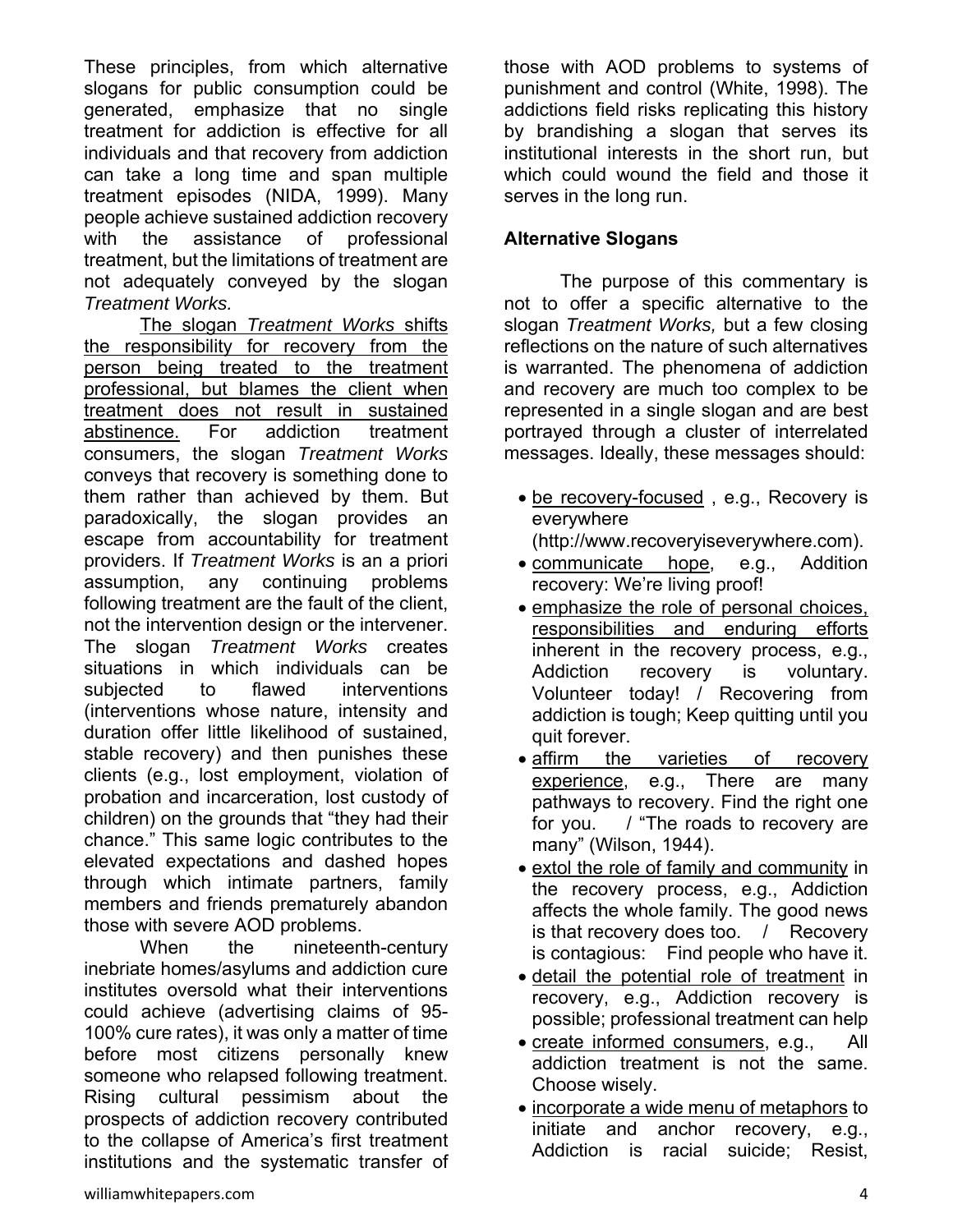Recover, Rebuild! "Your body is the temple of God; is it time you stopped poisoning it?

 call recovered and recovering to join the "wounded healer" tradition, e.g., You're living proof that addiction recovery is possible: Isn't it time you told others?

### **Summary**

*Treatment Works,* the central promotional slogan of the addiction treatment industry, misrepresents the nature of addiction treatment and its probable outcomes and misplaces the responsibility for such outcomes. The slogan should be abandoned and replaced by a cluster of messages that shift the emphasis from the intervention (treatment) to the desired outcome (recovery), extol the importance of personal choice and responsibility in the recovery process, portray the variable outcomes of addiction treatment, celebrate multiple pathways of recovery, affirm the roles of family and community support in addiction recovery, invite participation in professional treatment and recovery support services, and incorporate catalytic metaphors drawn from diverse medical, religious, spiritual, political and cultural traditions.

#### **References**

- Anglin, M. D., Hser, Y. I., & Grella, C. E. (1997). Drug addiction and treatment careers among clients in the Drug Abuse Treatment Outcome Study (DATOS). *Psychology of Addictive Behaviors, 11*(4), 308-323.
- Dennis, M. L., Scott, C. K, & Funk, R. (2003). An experimental evaluation of recovery management checkups (RMC) for people with chronic substance use disorders. *Evaluation and Program Planning, 26,* 339-352.
- Dennis, M. L., Scott, C. K, & Hristova, L. (2002). The duration and correlates of substance abuse treatment careers among people entering publicly

funded treatment in Chicago [Abstract], *Drug and Alcohol Dependence, 66*(Suppl. 2), 44.

- De Soto, C. B., O'Donnel, W. E., & De Soto, J. L. (1989). Long-term recovery in alcoholics. *Alcoholism: Clinical and Experimental Research, 13,* 693-697.
- Donovan, D. M., Rosengren, D. B., Downey, L., Cox, G. B., & Sloan, K. L. (2001). Attrition prevention with individuals awaiting publicly funded drug treatment. *Addiction, 96*(8), 1149- 1160.
- Godley, S. H., Godley, M. D., & Dennis, M. L. (2001). The assertive aftercare protocol for adolescent substance abusers. In E. Wagner & H. Waldron (Eds.), *Innovations in adolescent substance abuse interventions* (pp. 311-329). New York: Elsevier Science.
- Hser, Y., Hoffman, V., Grella, C., & Anglin, D. (2001). A 33-year follow-up of narcotics addicts. *Archives of General Psychiatry, 58,* 503-508.
- Hser, Y. I., Maglione, M., Polinsky, L, & Anglin, M. D. (1998). Predicting drug treatment entry among treatmentseeking individuals. *Journal of Substance Abuse Treatment, 15*(3), 213-220.
- Hubbard, R. L., Flynn, P. M., Craddock, G., & Fletcher, B. (2001). Relapse after drug abuse treatment. In F. Tims, C. Leukfield, & J. Platt (Eds.), *Relapse and Recovery in Addictions,* (pp. 109- 121). New Haven, CT: Yale University Press.
- Hubbard, R. L., Marsden, M. E., Rachal, J. V., Harwood, H. J. Cavanaugh, E. R., & Ginzburg, H. M. (1989). *Drug abuse treatment: A national study of effectiveness.* Chapel Hill: University of North Carolina Press.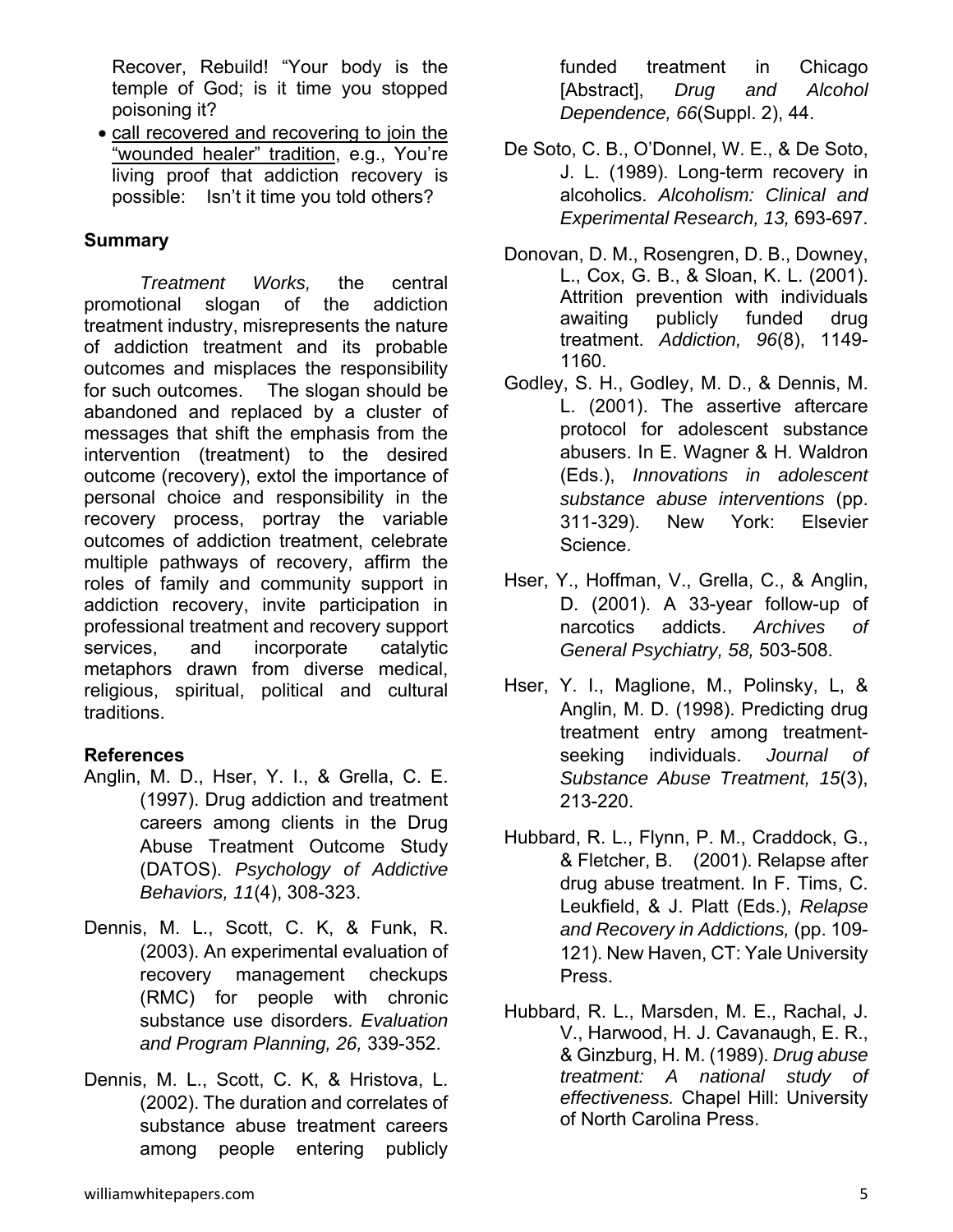- Jin, H., Rourke, S. B., Patterson, T. L., Taylor, M. J., & Grant, I. (1998). Predictors of relapse in long-term abstinent alcoholics. *Journal of Studies on Alcohol, 59,* 640-646.
- Johnson, E., & Herringer, L. (1993). A note on the utilization of common support activities and relapse following substance abuse treatment. *Journal of Psychology, 127,* 73-78.
- Kreek, M., & Vocci, F. (2002). History and current status of opioid maintenance treatments. *Journal of Substance Abuse Treatment, 23,* 93-105.
- Little Hoover Commission (2003, March). *For our Health and Safety: Joining Forces to Defeat Addiction*. Retrieved from **from** http://www.adp.cahwnet.gov/report1 69.pdf
- McKay, J. R. (2001). Effectiveness of continuing care interventions for substance abusers: Implications for the study of long-term effects. *Evaluation Review, 25,* 211-232.
- McLellan, A. T., Carise, D., & Kleber, H. D. (2003). Can the national addiction treatment infrastructure support the public's demand for quality care*? Journal of Substance Abuse Treatment, 25,* 117-121.
- McLellan, A. T., O'Brien, C. P., Lewis, D. L., & Kleber, H. D. (2000). Drug addiction as a chronic medical illness: Implications for treatment, insurance, and evaluation. *Journal of the American Medical Association, 284,* 1689-1695.
- McLellan, A. T., Woody, G. E., Luborsky, L., & Goehl, L. (1988). Is the counselor an "active ingredient" in substance abuse rehabilitation? An examination of treatment success among four counselors. *Journal of Nervous and Mental Disease, 176*(7), 423-430.
- Miller, W. R., & Hester, R. K. (1986). The effectiveness of alcoholism treatment: What research reveals. In W. R. Miller & N. Heather (Eds.), *Treating Addictive Behaviors: Process of Change* (pp. 121- 174). New York: Plenum Press.
- Miller, W. R., Walters, S. T., & Bennett, M. E. (2001). How effective is alcoholism treatment in the United States? *Journal of Studies on Alcohol, 62*(2), 211-220.
- National Institute on Drug Abuse. (1999). *Principles of Drug Addiction Treatment*. Rockville, MD: NIDA, NIH Publication No. 00-4180).
- Roman, P. M., Blum, T. C., Johnson, J. A., & Neal, M. (2002). *National Treatment Center Study Summary Report (No 5)*. Athens: University of Georgia.
- Simpson, D. D., Joe, G. W., & Broome, K. M. (2002). A national 5-year follow-up of treatment outcomes for cocaine dependence. *Archives of General Psychiatry, 59,* 539-544.
- Simpson, D. D., & Marsh, K. L. (1986). Relapse and recovery among opioid addicts 12 years after treatment. In F. Tims & C. Luekefeld (Eds.), *Relapse and Recovery in Drug Abuse* (NIDA Monograph 72) (pp. 86-103) Rockville, MD: National Institute on Drug Abuse.
- Substance Abuse and Mental Health Services Administration, Office of Applied Studies. (2001). *Treatment Episode Data Set (TEDS) 1994-1999: National Admissions to Substance Abuse Treatment Services.* Table (4.16.01). DASIS Series S14, DHHS Publication No. (SMA) 01-3550. Rockville, MD: Substance Abuse and Mental Health Services Administration.